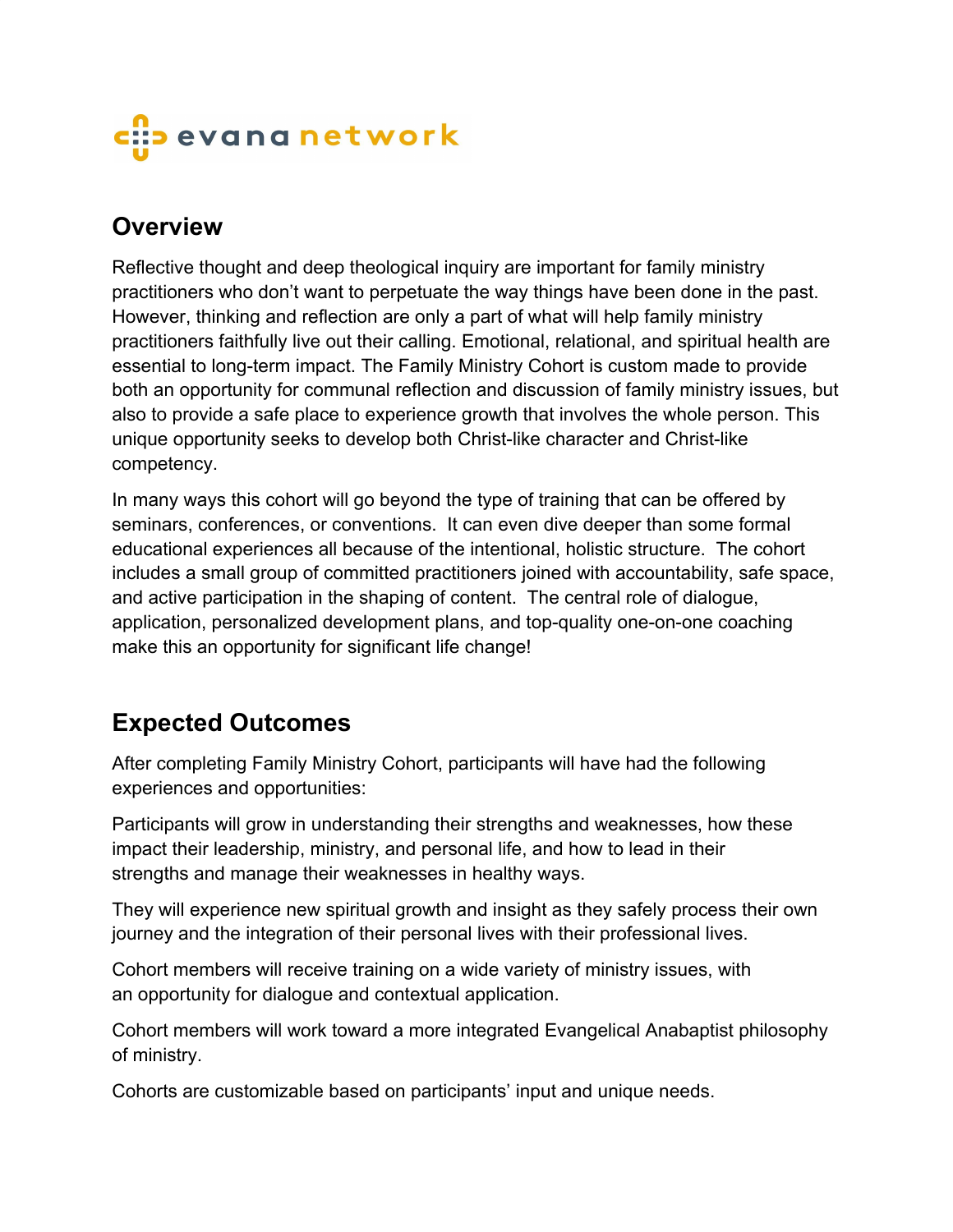# c::: evana network

Participants will develop life-long ministry peer relationships of trust and accountability.

They will read books in preparation for every gathering, discuss them, and determine action steps for their lives and ministries.

Each member will have opportunities to share ministry questions and needs to the group in areas of their own choosing, with feedback and recommendations from the group.

They will work through a series of self-selected homework assignments, with input from the group, and report back on their progress.

Each member will complete a personalized list of Vocational Values that will aid them and their ministry in living into their unique calling.

Participants will have one personal coaching session per month with their cohort coach (some in person and some via phone).

Some cohorts may provide spiritual direction sessions with a trained spiritual director.

Each participant will receive a Certificate of Completion upon finishing the program. Program graduates will join the growing community of intentionally developed family ministry practitioners and will have access to ongoing relationships, training, and opportunities.

## **Application Process and Costs**

You can review and complete the cohort application **[HERE](https://docs.google.com/forms/d/1MIZeCGZS83IQZcv5sqczTcK7ojPoemYGBWUky_tKdj0/prefill)** 

Tentative cost per individual:

- Food and Lodging \$1000
- Materials and Resources \$300
- Assessments/Inventories \$100
- Administrative \$600
- TOTAL to not exceed \$2000 per individual

### **Structure of the Cohorts**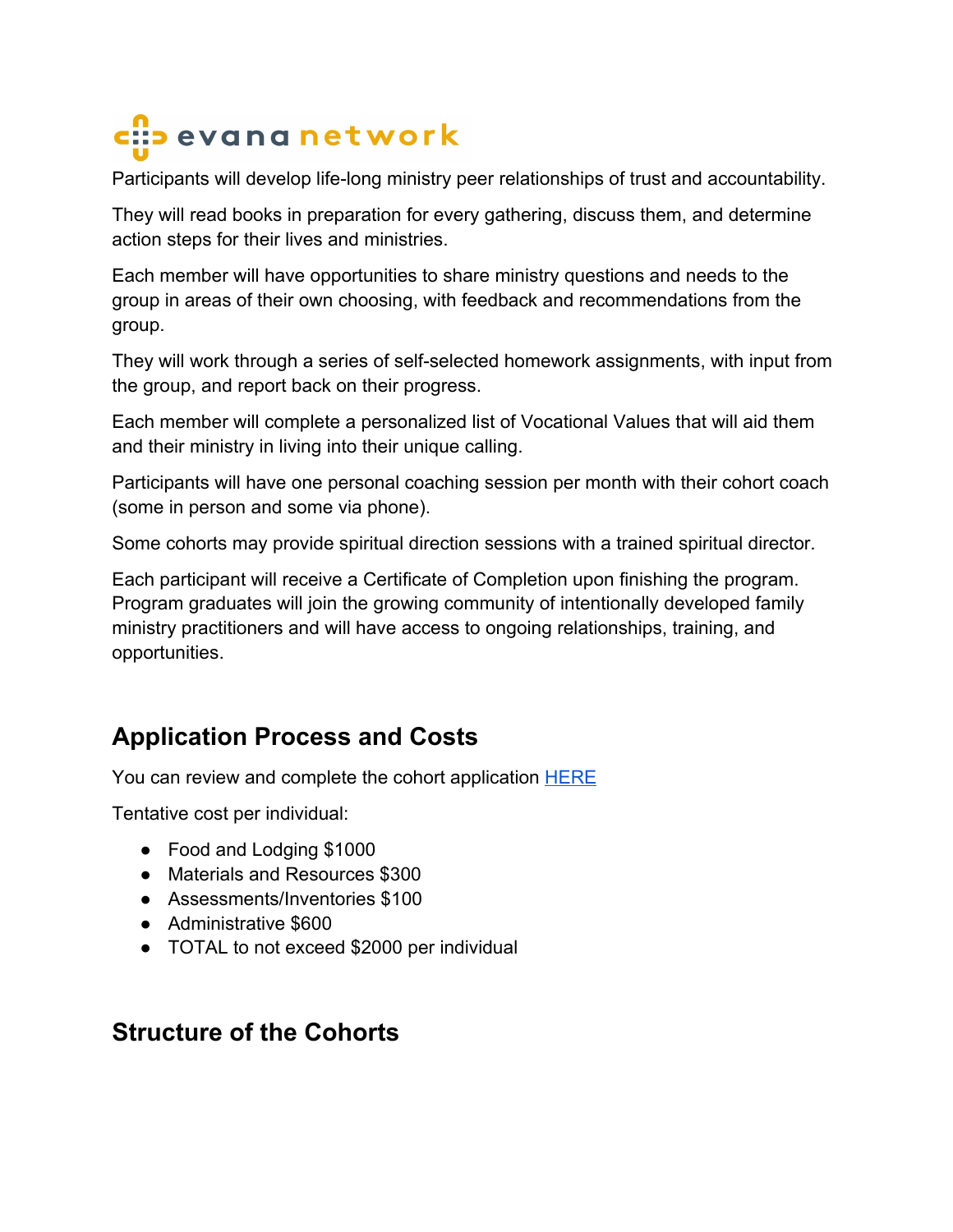# c::: evana network

Accepted participants will have an opportunity to speak into the actual meeting dates, but once set, the dates will not be flexible.

Each face-to-face meeting will be two days. DAY 1: begins at 8am and continues through dinner. DAY 2: begins at 8am and ends by 3:30pm.

In addition to the group meetings, participants will be provided a private social networking site for updates, prayer, questions, and dialogue. This will also be a place for active participation in helping each other with practical issues in family ministry, and your coach will be involved regularly in giving input and feedback.

Each participant will be scheduled for a 30-minute coaching session with their coach at each of the group meetings, and will schedule a phone coaching session in between the group meetings.

A sample of a standard two-day on-site meeting would look like this:

### **Day 1**

- 8:00 9:15 am Highs & Lows, Report on Homework
- 9:30 11:00 am Teaching and interaction on a ministry subject
- 11:15 am 12:00 pm Personal Sharing
- 12:00 2:30 pm Lunch break (on your own)

Personal coaching sessions with coach Spiritual direction appointments

- 2:30 3:15 pm Focused Input: cohort participant
- 3:30 4:15 pm Focused Input: cohort participant
- 4:25 5:00 pm Quick Input Blocks
- 5:30 6:00 pm Break
- 6:00 7:30 pm Dinner Together

### **Day 2**

8:00 – 9:00 am Reflection and Prayer